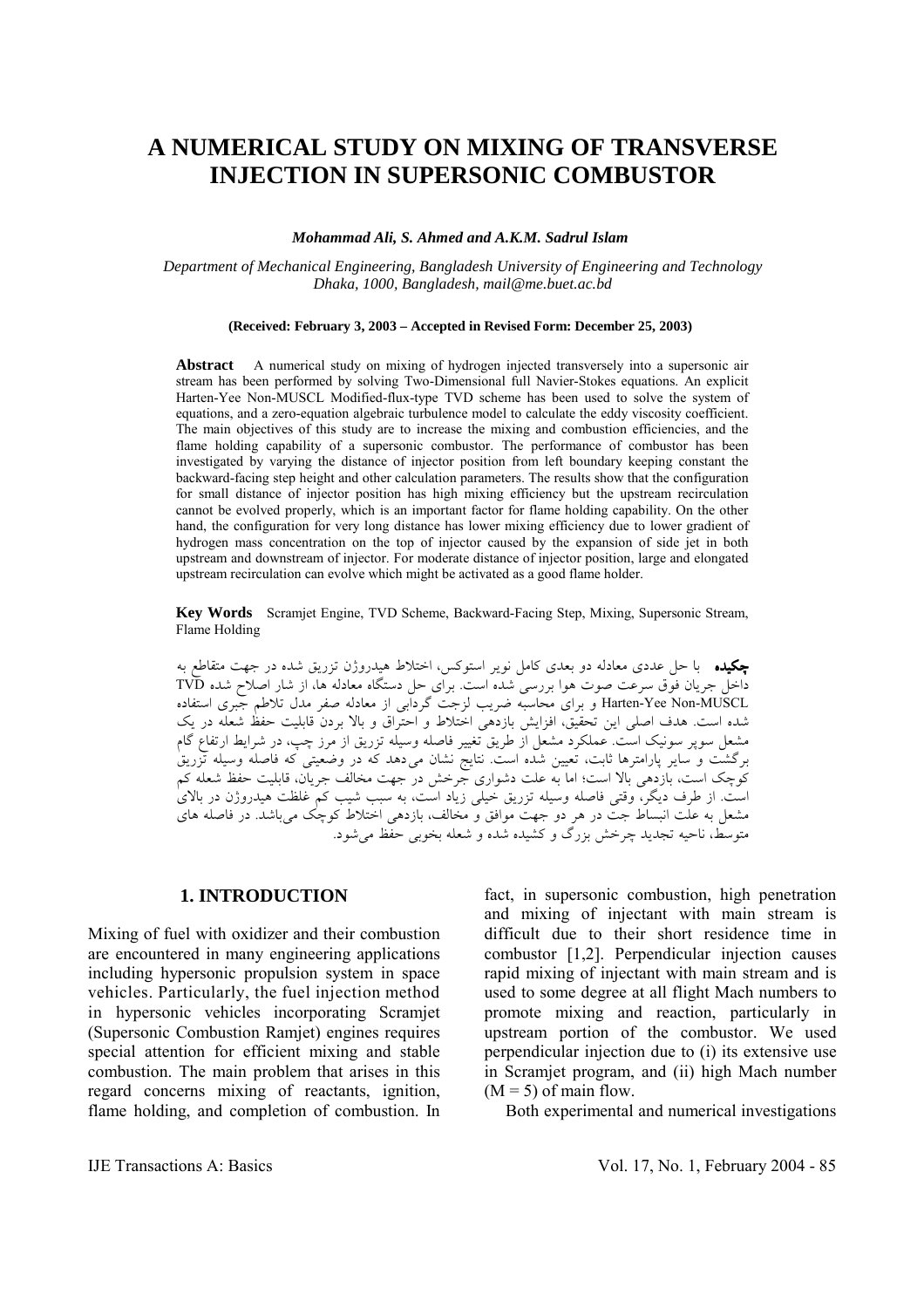

**Figure 1**. Schematic of physical model. Case 1:  $d = 10$  mm, Case 2:  $d = 20$  mm, Case 3:  $d = 30$  mm, Case 4:  $d = 40$  mm and Case 5:  $d = 50$  mm.

have been performed to analyze the mixing and combustion characteristics, and find out the means of increasing the mixing efficiency. In these investigations the authors showed a number of parameters that can affect the penetration and mixing. In an experiment, Rogers [3] showed the effect of ratio between jet dynamic pressure and freestream dynamic pressure on the penetration and mixing of a sonic hydrogen jet injected normally to an air stream with  $M = 4$ . In similar flow arrangements, Kraemer et al. [4] found that the relative change in jet momentum was directly proportional to the relative size between the flow field disturbance and the upstream separation distance.

 The downstream injectant penetration height is directly proportional to the upstream separation distance, and, thus, the downstream mixing is dependent on the relative change in jet momentum. Holdeman et al. [5] and Thayer III, et al. [6] derived similar conclusions. Thayer III, et al. [6] also found that the injectant concentration of the separated region was high at all conditions investigated. Heister et al. [7] conducted a calculation on the penetration and bow shock shape of a nonreacting liquid jet injected transversely into a supersonic flow and obtained a correlation between mass loss, boundary layer thickness, recirculation and related parameters. Ali et al. [8,9] studied the mixing mechanisms and investigated mixing and combustion

characteristics for several flow configurations. In mixing analysis it was observed that the backward-facing step in finite flow plays an important role in enhancing the mixing and penetration in both upstream and downstream of injector. Investigation proved that without diffusion, although injectant can spread due to species continuity equations, but does not mix with mainstream.

 In another study Ali et al. [10] investigated the enhancement of mixing by varying the inlet width of air stream. They found that the flow inlet configuration of a supersonic combustor plays an important role on mixing.

 The present investigation has been conducted to see the effect of injector position on mixing and flame holding capability in supersonic combustor. The geometric configuration of the calculation domain and the inlet conditions of main and injecting flows are shown in Figure1. The left boundary consists of a backwardfacing step of height 5 mm that was found most efficient in mixing by Ali et al. [11] among the conditions investigated. For this study, the injector position from left boundary, 'd' is varied from 10 mm to 50 mm. The inlet conditions of air are used as Weidner et al. [12] except Mach number. We choose the Mach 5.0 for the main flow as the test program has been conducted over the flight Mach number range [13] from 3.0 to 7.0. The inlet widths of air and side jet are used as Ali et al. [10] which showed good performance on mixing. The grid system consists of 194 nodes in the longitudinal direction and 121 in the transverse direction.

#### **2. MATHEMATICAL MODELING**

2.1 Governing Equations The flowfield is governed by the two-dimensional full Navier-Stokes equations with conservation equations of species. Body forces are neglected. For nonreacting flow, these equations can be expressed by

$$
\frac{\partial U}{\partial t} + \frac{\partial F}{\partial x} + \frac{\partial G}{\partial y} = \frac{\partial F_{\nu}}{\partial x} + \frac{\partial G_{\nu}}{\partial y}
$$
(1)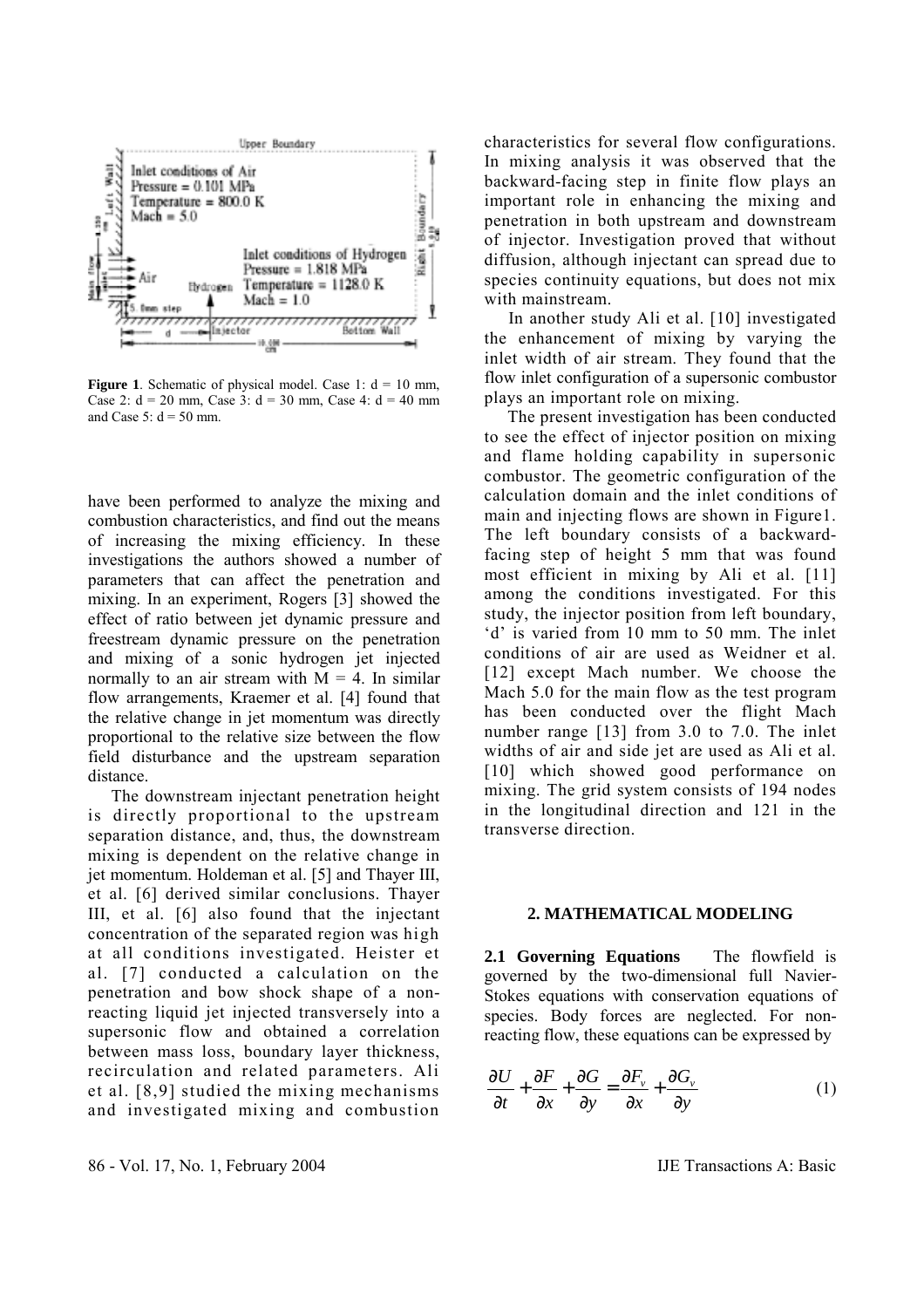where

$$
U = \begin{pmatrix} \rho \\ \rho u \\ \rho v \\ E \\ \rho_i \end{pmatrix}, F = \begin{pmatrix} \rho u \\ \rho u^2 + p \\ \rho u v \\ (E + p) u \\ \rho_i u \end{pmatrix}, G = \begin{pmatrix} \rho v \\ \rho u v \\ \rho v^2 + p \\ (E + p) v \\ (E + p) v \\ \rho_i v \end{pmatrix},
$$
  

$$
F_y = \begin{pmatrix} 0 \\ \sigma_x \\ \tau_{xy} \\ \tau_{xy} \\ \tau_{yx} + \tau_{xy} v + q_x \\ \tau_{yx} \\ \tau_{yx} u + \sigma_y v + q_y \\ \tau_{yx} u + \sigma_y v + q_y \\ \tau_{yy} \\ \tau_{yy} \\ \tau_{yy} \\ \tau_{yy} \\ \tau_{yy} \\ \tau_{yy} \\ \tau_{zz} \\ \tau_{zz} \\ \tau_{zz} \\ \tau_{zz} \\ \tau_{zz} \\ \tau_{zz} \\ \tau_{zz} \\ \tau_{zz} \\ \tau_{yz} \\ \tau_{yz} \\ \tau_{yz} \\ \tau_{yz} \\ \tau_{yz} \\ \tau_{yz} \\ \tau_{yz} \\ \tau_{yz} \\ \tau_{yz} \\ \tau_{yz} \\ \tau_{yz} \\ \tau_{yz} \\ \tau_{yz} \\ \tau_{yz} \\ \tau_{yz} \\ \tau_{yz} \\ \tau_{yz} \\ \tau_{yz} \\ \tau_{yz} \\ \tau_{yz} \\ \tau_{yz} \\ \tau_{yz} \\ \tau_{yz} \\ \tau_{yz} \\ \tau_{yz} \\ \tau_{yz} \\ \tau_{yz} \\ \tau_{yz} \\ \tau_{yz} \\ \tau_{yz} \\ \tau_{yz} \\ \tau_{yz} \\ \tau_{yz} \\ \tau_{zx} \\ \tau_{zx} \\ \tau_{zx} \\ \tau_{zx} \\ \tau_{zx} \\ \tau_{zx} \\ \tau_{zx} \\ \tau_{zx} \\ \tau_{zx} \\ \tau_{zx} \\ \tau_{zx} \\ \tau_{zx} \\ \tau_{zx} \\ \tau_{zx} \\ \tau_{zx} \\ \tau_{zx} \\ \tau_{zx} \\ \tau_{zx} \\ \tau_{zx} \\ \tau_{zx} \\ \tau_{zx} \\ \tau_{zx} \\ \tau_{zx} \\ \tau_{zx} \\ \tau_{zx} \\ \tau_{zx} \\ \tau_{zx} \\ \tau_{zx} \\ \tau_{zx} \\ \tau_{zx} \\ \tau_{zx} \\ \tau_{zx} \\ \tau_{zx} \\ \tau_{zx} \\ \tau_{zx} \\ \tau_{zx} \\ \tau_{zx} \\ \tau_{zx} \\ \tau_{zx} \\ \tau_{zx} \\ \tau_{zx} \\ \tau_{zx} \\ \tau_{zx} \\ \tau_{zx} \\ \tau
$$

The above terms are expressed as.

*j*

 $j=1$   $VV_j$ 

 $\sum_{j=1}^{ns} \overline{D}_j \overline{H}_j \frac{\partial \overline{D}_j}{\partial \overline{D}_j}$ + ∂  $=\kappa \frac{\partial T}{\partial x} + \rho \sum^{n s}$ *j j*  $\partial x$ <sup> *i*</sup>  $\sum_{j=1}^{N} D_j P_j$  *j*  $\partial x$ *Y*  $D<sub>i</sub>H$ *x T q* 1  $\kappa \frac{\partial I}{\partial t} + \rho \sum D_i H_i \frac{\partial I_i}{\partial t}$  $\sum_{j=1}^{ns} \boldsymbol{D}_j \boldsymbol{H}_j \, \frac{\partial \boldsymbol{\beta}}{\partial \boldsymbol{\beta}}$ + ∂  $=\kappa \frac{\partial T}{\partial x} + \rho \sum^{n s}$ *j j*  $y = \sqrt{\frac{\partial y}{\partial y}} + \frac{\rho}{\frac{\rho}{\rho}} \sum_{j=1}^{N} b_j H_j \frac{\partial y}{\partial y}$ *Y*  $D<sub>i</sub>H$ *y T q* 1  $\kappa \frac{\partial I}{\partial t} + \rho \sum_i D_i H_i \frac{\partial I_i}{\partial t_i}$ . µ. 3  $\lambda = -\frac{2}{3}$ y  $\frac{\partial Y_i}{\partial y} = \rho D_i \frac{\partial Y_i}{\partial y}$ x  $\mathbf{m}_{ix} = \rho \mathbf{D}_i \frac{\partial Y_i}{\partial x}, \quad \mathbf{\dot{m}}_{iy} = \rho \mathbf{D}_i \frac{\partial Y_i}{\partial y}, \quad \lambda = -$ 

The values of  $C_p$  and H are considered as functions of temperature and determined from the polynomial curve fitting developed by Moss [14]. Temperature is calculated by Newton-Raphson method.

**2.2 Transport Properties** The molecular viscosity coefficient  $\mu$  and thermal conductivity κ of each species are determined by Sutherland formula [15] as

$$
\frac{\mu_i}{\mu_0} = \left(\frac{T}{T_0}\right)^{1.5} \frac{T_0 + S_1}{T + S_1},
$$
\n
$$
\frac{\kappa_i}{\kappa_0} = \left(\frac{T}{T_0}\right)^{1.5} \frac{T_0 + S_1}{T + S_1}
$$
\n(2)

and those of gas mixture by Wilke's formula [15] and Wassiljewa's equation  $[16]$ , respectively as

$$
\mu_{1} = \sum_{i=1}^{ns} \frac{z_{i} \mu_{i}}{\sum_{j=1}^{ns} z_{j} \varphi_{ij}},
$$
  

$$
\kappa_{1} = \sum_{i=1}^{ns} \frac{\kappa_{i}}{1 + \frac{1}{z_{i}} \sum_{j=1}^{ns-1} A_{ij} z_{j}}
$$
(3)

where

 $\overline{\phantom{a}}$ 

 $\overline{a}$ 

$$
\varphi_{ij} = \frac{\left[1.0 + (\mu_i/\mu_j)^{0.5} * (M_j/M_i)^{0.25}\right]^2}{(8 + 8 M_i/M_j)^{0.5}}
$$

 $A_{ij} = 1.065 \phi_{ij}$ ,  $z_j$  are the mole fractions,  $S_l$  is the Sutherland constant, while  $T_0 = 293K$ , and  $\mu_0$  and  $\kappa_0$  are coefficient of viscosity and thermal conductivity of different species at temperature of 293K.

The effective molecular diffusion coefficient for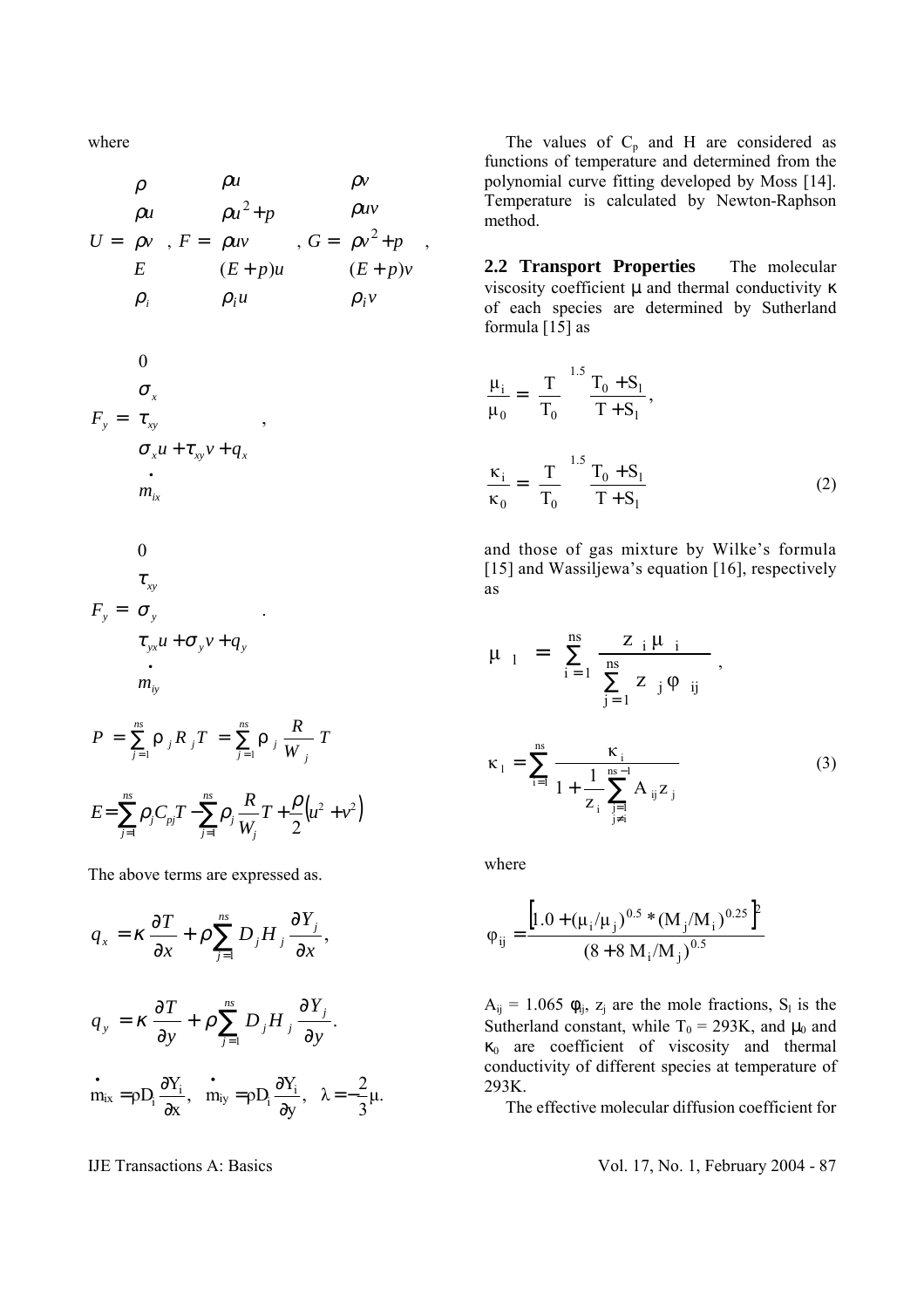each species is determined [16] as

$$
D_{i} = \frac{1 - z_{i}}{\sum_{j=1}^{ns-1} z_{j}/D_{ij}}
$$
  

$$
D_{ij} = \frac{0.001858 \text{ T}^{1.5} * \left(\frac{M_{i} + M_{j}}{M_{i} * M_{j}}\right)^{0.5} * 10^{-4}}{2.2}
$$

2 p σ $_{\rm ij}^2$  Ω

(4)

D

where

$$
\Omega_{\rm D} = \left(\frac{T}{T_{\rm eij}}\right)^{-0.145} + \left(\frac{T}{T_{\rm eij}} + 0.5\right)^{-2.0}
$$

$$
T_{\rm eij} = (T_{\rm ei} * T_{\rm ej})^{0.5}
$$

$$
\sigma_{\rm ij} = \frac{1}{2} (\sigma_{\rm i} + \sigma_{\rm j})
$$

 $T = absolute temperature, and p = pressure.$ 

**2.3 Turbulence Model** A zero-equation algebraic turbulence model developed by Baldwin and Lomax [17] is used to simulate boundary layer separation, recirculation and shock-expansion regions near the injector. The model is patterned with modifications that avoid the necessity for finding the edge of the boundary layer. According to the model the eddy viscosity  $\mu_t$  is defined as

$$
\mu_{t} = \begin{cases} (\mu_{t})_{\text{inner}} & y \leq y_{\text{crossover}} \\ (\mu_{t})_{\text{outer}} & y > y_{\text{crossover}} \end{cases}
$$
(5)

where y is the normal distance from the wall and ycrossover is the smallest value of y at which the value of viscosity in the outer region becomes less than or equal to the value of viscosity in the inner region.

The viscosity in the inner region is given by

$$
\left(\mu_t\right)_{\text{inner}} = \rho \, 1^2 \, |\omega| \tag{6}
$$

The mixing length in the inner region l is expressed as

$$
1 = ky \left[ 1 - \exp(-y^+/A^+) \right],
$$
  

$$
y^+ = \frac{\rho_w u_\tau y}{\mu_w} = \frac{\sqrt{\rho_w \tau_w} y}{\mu_w}, \quad u_\tau = \sqrt{\frac{\tau_w}{\rho_w}} \tag{7}
$$

For two-dimensional flow, the magnitude of the vorticity is given by

$$
|\omega| = \sqrt{\left(\frac{\partial u}{\partial y} - \frac{\partial v}{\partial x}\right)^2}
$$
 (8)

For the outer region,

$$
(\mu_t)_{\text{outer}} = \text{K C}_{\text{CP}} \rho \, F_{\text{WAKE}} \, F_{\text{KLEB}}(y) \tag{9}
$$

where K is the Clauser constant,  $C_{CP}$  an additional constant, and

$$
F_{\text{WAKE}} = \min\left(y_{\text{max}} F_{\text{max}}\right), \left(C_{\text{wk}} y_{\text{max}} U_{\text{dif}}^2 / F_{\text{max}}\right)\right\} (10)
$$

Here  $F_{\text{max}}$  is the maximum value of the function

$$
F(y) = y\left|\omega\right|\left[1 - \exp(-y^+/A^+)\right] \tag{11}
$$

at each y station in the flow domain, and  $y_{\text{max}}$  is the y coordinate at which this maximum occurs. The function  $F_{KLEB}(y)$  is the Klebanoff intermittency factor given by [17]

$$
F_{\text{KLEB}}(y) = \left[1 + 5.5 \left(\frac{C_{\text{KLEB}}}{y_{\text{max}}}\right)^6\right]^{-1}
$$
 (12)

 $U_{\text{dif}}$  is the difference between the magnitude of the maximum and minimum total velocity in the profile at a fixed *x* station, expressed as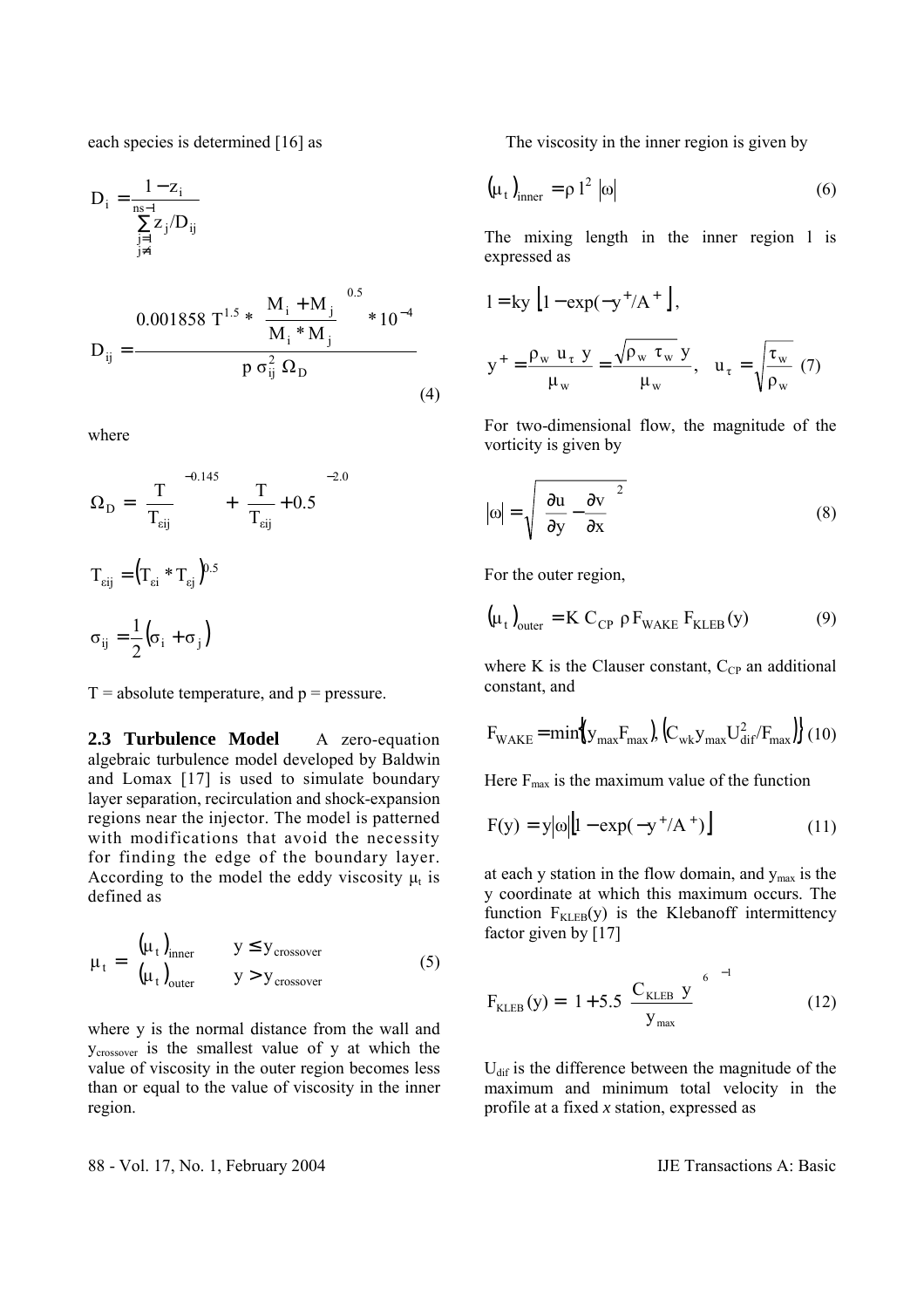$$
U_{\text{dif}} = \left(\sqrt{u^2 + v^2}\right)_{\text{max}} - \left(\sqrt{u^2 + v^2}\right)_{\text{min}} \tag{13}
$$

where  $(\sqrt{u^2 + v^2})$  is taken to be zero along all *x* station.

 The outer formulation (Equations. 9 and 10) can be used in wakes as well as in attached and  $y_{\text{max}}F_{\text{max}}$  replaces  $\delta^*u_e$  in the Clause formulation and the combination separated boundary layer. The product  $y_{max} U_{diff}^2 / F_{max}$  replaces  $\delta U_{diff}$  in a wake formulation. In effect, the distribution of vorticity is used to determine length scales so that the necessity for finding the outer edge of the boundary layer is removed.

 The following constants used for this model are taken from Baldwin and Lomax [17]:

$$
A^+
$$
 = 26,  $C_{CP}$  = 1.6,  $C_{KLEB}$  = 0.3  
 $C_{wk}$  = 0.25,  $k$  = 0.4,  $K$  = 0.0168

 The values of the turbulent thermal conductivity of the mixture  $\kappa_t$  and turbulent diffusion coefficient of i-th species  $D_{it}$  are obtained from eddy viscosity coefficient  $\mu$ <sub>t</sub> by assuming a constant turbulent Prandtl and Lewis number equal to 0.91 and 1.0, respectively. They can be expressed as

$$
\frac{\mu_{\iota} C_{P}}{K_{\iota}} = 0.91\tag{14}
$$

$$
\frac{\rho D_i C_p}{K_t} = 1.0\tag{15}
$$

The final values of  $\mu$ ,  $\kappa$  and  $D_{im}$  used in the governing equations are

$$
\mu = \mu_1 + \mu_t \tag{16}
$$

 $\kappa = \kappa_1 + \kappa_t$  (17)

$$
D_{\text{im}} = D_{\text{iml}} + D_{\text{it}} \tag{18}
$$

2.4 **Numerical Scheme** The system of governing equations for non-reacting flow is solved using an explicit Harten-Yee Non-MUSCL Modified-flux-type TVD scheme [18]. The two-

dimensional, rectangular physical domain (x, y) is transformed into the computational domain (ξ, η) in order to solve the problem on uniform grids. After applying the transformation, Equation (1) can be expressed as

$$
\frac{\partial \hat{W}}{\partial t} + \frac{\partial \hat{F}}{\partial \xi} + \frac{\partial \hat{G}}{\partial \eta} = \frac{\partial \hat{F_v}}{\partial \xi} + \frac{\partial \hat{G_v}}{\partial \eta}
$$
(19)

where

$$
\hat{W} = J^{-1}W, \quad \hat{F} = J^{-1}(\xi_x F + \xi_y G)
$$
  

$$
\hat{G} = J^{-1}(\eta_x F + \eta_y G)
$$
  

$$
\hat{F_v} = J^{-1}(\xi_x F_v + \xi_y G_v).
$$

The velocities in ξ and η directions are denoted by U and V known as cotravariant velocities and can be expressed as  $U = \xi_x u + \xi_y v$ ,  $V = \eta_x u + \eta_y v$ . The grid Jacobian J and metric terms are

$$
J^{-1} = x_{\xi} y_{\eta} - x_{\eta} y_{\xi} , \quad \xi_{x} = J y_{\eta}, \quad \xi_{y} = -J x_{\eta},
$$
  

$$
\eta_{x} = -J y_{\xi}, \quad \eta_{y} = J x_{\xi}.
$$

For the left hand side of Equation 19, the explicit Non-MUSCL TVD scheme can be written as

$$
\hat{\hat{W}}_{i,j}^{n+1} = \hat{\hat{W}}_{i,j}^{n} - J_{i,j} \frac{\Delta t}{\Delta \xi} \left( \hat{\hat{F}}_{i+1/2,j}^{n} - \hat{\hat{F}}_{i-1/2,j}^{n} \right) -
$$
  

$$
J_{i,j} \frac{\Delta t}{\Delta \eta} \left( \hat{\hat{G}}_{i,j+1/2}^{n} - \hat{\hat{G}}_{i,j-1/2}^{n} \right)
$$
(20)

The variables  $\hat{F}$  and  $\hat{G}$  can be described as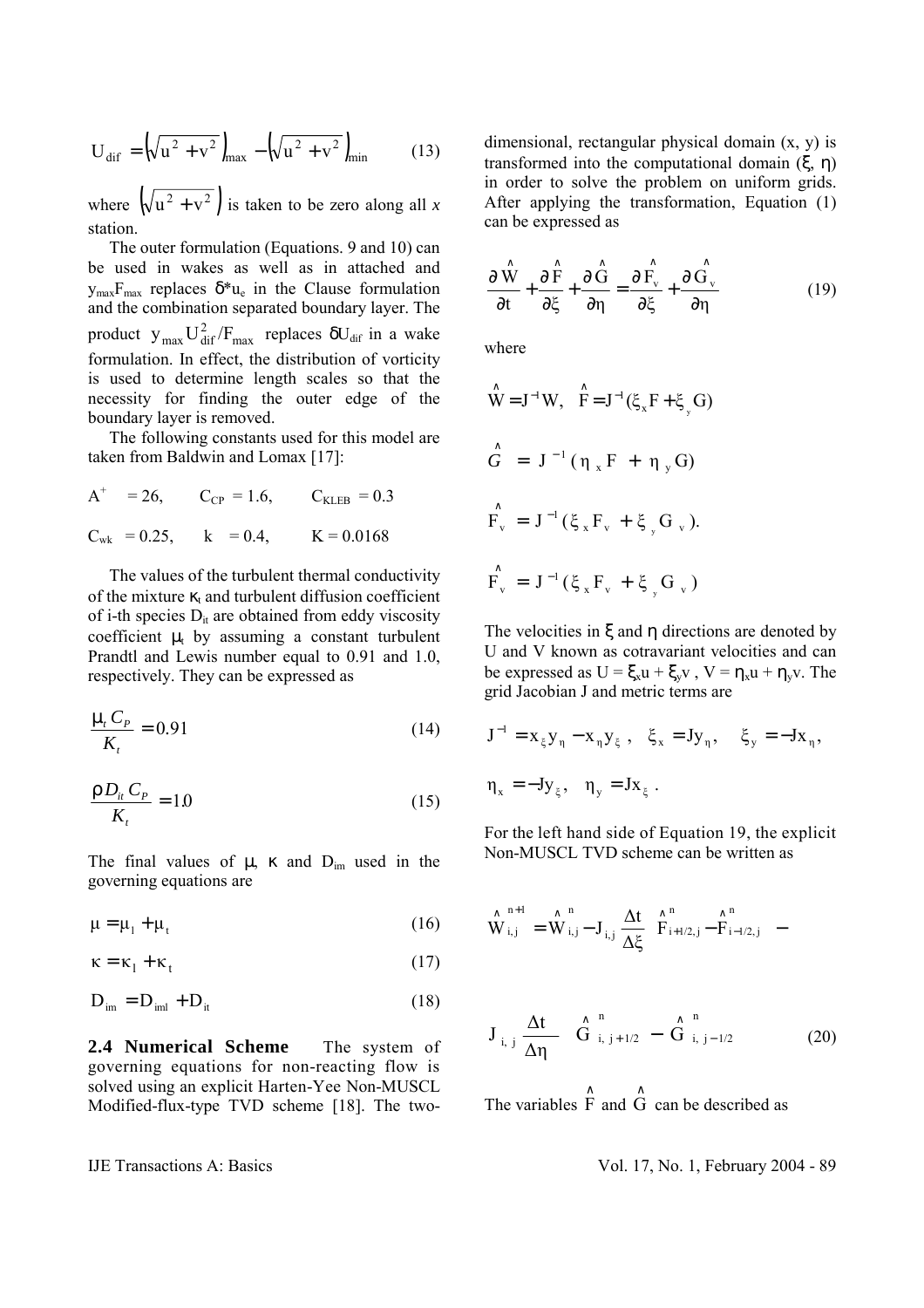$$
\hat{F}_{i+1/2,j}^{n} = \frac{1}{2} \left( \hat{F}_{i,j}^{n} + \hat{F}_{i+1,j}^{n} + \hat{R}_{i+1/2}^{n} \hat{\Phi}_{i+1/2}^{n} \right)
$$
(21)

where  $\hat{R}_{i+1/2}$  is an eigen vector matrix and  $\hat{\Phi}_{i+1/2}$ is a vector.

# **2.5 Second-Order TVD Scheme** The

elements of the vector  $\hat{\Phi}_{i+1/2}$  for a second-order TVD scheme, originally developed by Harten and later modified and generalized by Yee [19], are

$$
\hat{\Phi}_{i+1/2} = \left\{ \hat{\Phi}^{1}_{i+1/2} \right\} = \left\{ \sigma \left( \hat{a}^{1}_{i+1/2} \right) \left( \hat{g}^{1}_{i+1} + \hat{g}^{1}_{i} \right) - \psi \left( \hat{a}^{1}_{i+1/2} + \hat{\gamma}^{1}_{i+1/2} \right) \hat{\alpha}^{1}_{i+1/2} \right\}
$$
\n
$$
1 = 1 \sim 5
$$
\n(22)

$$
\sigma(z) = \frac{1}{2} \left\{ \psi(z) - \frac{\Delta t}{\Delta \xi} z^2 \right\}
$$
 (23)

$$
\psi(z) = \begin{cases} z & ; & |z| \ge \delta_1 \\ (z^2 + \delta_1^2)/2\delta_1 & ; & |z| < \delta_1 \end{cases}
$$
 (24)

 $\delta_1$  is a function that defines the range of entropy correction, and should be a function of the contravariant velocity and the corresponding sound speed for the computations. The form of the function used here is

$$
\delta_1 = \overline{\delta} \left( |U| + |V| + c \sqrt{\xi_x^2 + \xi_y^2 + \eta_x^2 + \eta_y^2} \right) (25)
$$

with a constant  $\overline{\delta}$  set to 0.15. More details about the scheme can be found in Yee [20]. The function  $\gamma^1$  $\gamma_{j+\frac{1}{2}}^{l}$  can be defined as

$$
\gamma_{j+\frac{1}{2}}^{l} = \sigma \left( \alpha_{j+\frac{1}{2}}^{l} \right) \begin{cases} \left( g_{j+l}^{l} - g_{j}^{l} \right) / \alpha_{j+\frac{1}{2}}^{l} & \alpha_{j+\frac{1}{2}}^{l} \neq 0 \\ 0 & \alpha_{j+\frac{1}{2}}^{l} = 0 \end{cases}
$$
\n(26)

The minmod limiter, simplified form of which can be found in Yee [20], was used to avoid the numerical oscillations at the discontinuity. Examples of the 'limiter' function  $g_i^l$  can be expressed as

$$
g_{j}^{1} = \min \text{mod} \left( \alpha_{j-\frac{1}{2}}^{1}, \alpha_{j+\frac{1}{2}}^{1} \right),
$$
\n
$$
g_{j}^{1} = \left( \alpha_{j+\frac{1}{2}}^{1} \alpha_{j-\frac{1}{2}}^{1} + \alpha_{j-\frac{1}{2}}^{1} \alpha_{j-\frac{1}{2}}^{1} \right) \left( \alpha_{j+\frac{1}{2}}^{1} + \alpha_{j-\frac{1}{2}}^{1} \right)
$$
\n
$$
g_{j}^{1} = \left\{ \alpha_{j-\frac{1}{2}}^{1} \left[ \left( \alpha_{j+\frac{1}{2}}^{1} \right)^{2} + \delta_{2} \right] + \alpha_{j+\frac{1}{2}}^{1} \left[ \left( \alpha_{j-\frac{1}{2}}^{1} \right)^{2} + \delta_{2} \right] \right\}
$$
\n
$$
\left[ \left( \alpha_{j+\frac{1}{2}}^{1} \right)^{2} + \left( \alpha_{j-\frac{1}{2}}^{1} \right)^{2} + 2 \delta_{2} \right],
$$
\n
$$
g_{j}^{1} = S \text{ max}
$$
\n
$$
\left\{ 0, \min \left( 2 \left| \alpha_{j+\frac{1}{2}}^{1} \right|, S \text{.} \alpha_{j-\frac{1}{2}}^{1} \right) \min \left( \left| \alpha_{j+\frac{1}{2}}^{1} \right|, 2 S \text{.} \alpha_{j-\frac{1}{2}}^{1} \right) \right\}
$$
\n
$$
S = sgn \left( \alpha_{j+\frac{1}{2}}^{1} \right)
$$

Among the various approximate Riemann solvers discussed by Yee  $[20]$ , we used the Roe's average which is the most common one due to its simplicity and ability to return to the exact solution whenever the variables lie on a shock or contact discontinuity. The time step for calculation is determined by

$$
\Delta t = \frac{CFL}{\max\left\{U\right| + |V| + c(\xi_x^2 + \xi_y^2)^{1/2} + c(\eta_x^2 + \eta_y^2)^{1/2}\right\}}
$$
(27)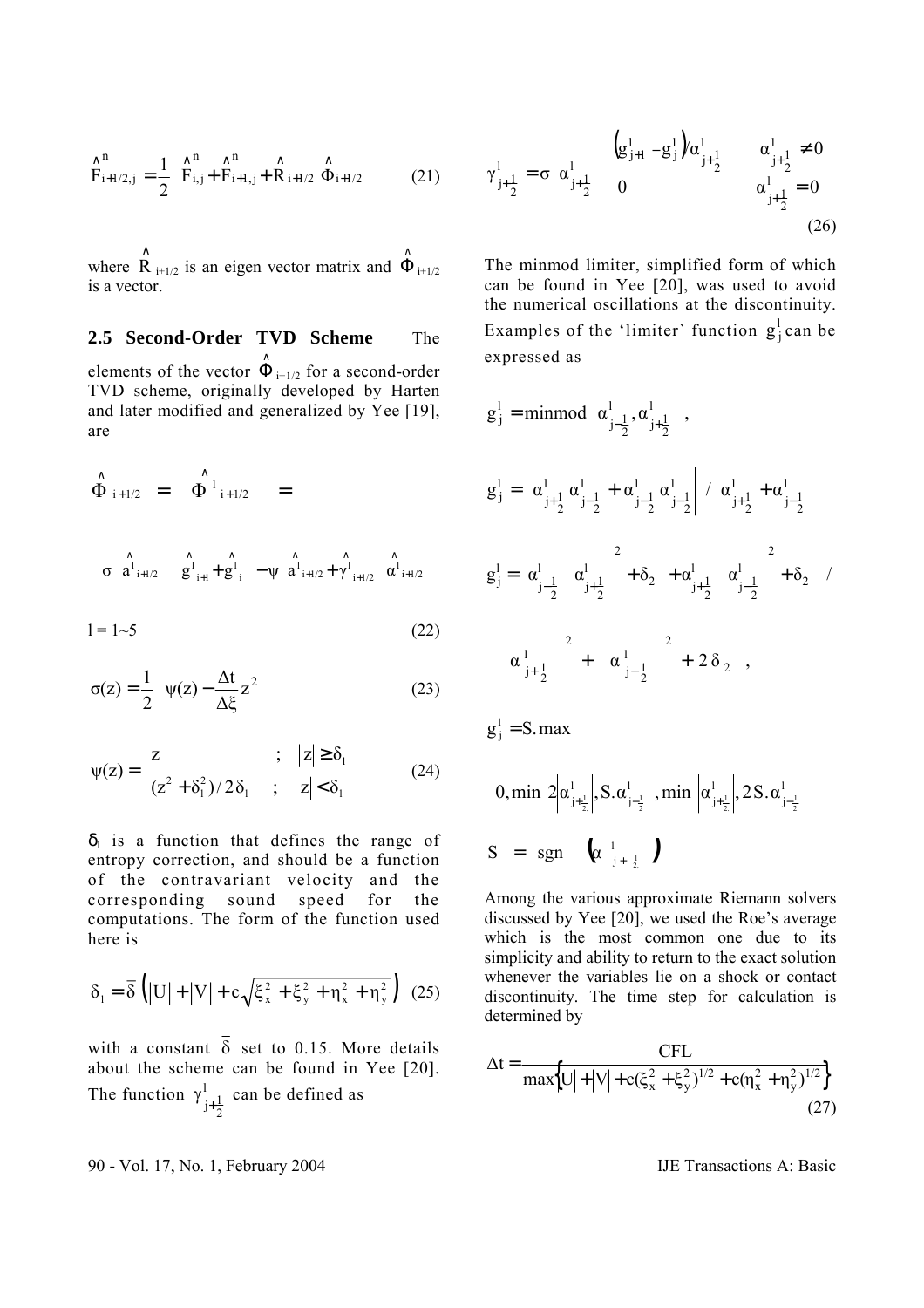

**Figure**. **2** Convergence history of a typical calculation.



**Figure 3**. Comparison of experimental and computed pressures along bottom wall.

The CFL is chosen as 0.7 to obtain rapid convergence and avoid unsteadiness in calculation.

# **3. BOUNDARY CONDITIONS AND CONVERGENCE CRITERION**

At wall we set U = 0, V = 0 and  $(\partial T/\partial n)_w = 0$ . For non-catalytic walls, the normal derivative of species mass fraction also vanishes, and consequently the gradient of total density becomes zero. The pressure is determined from the equation of state. The temperature, pressure, density, and

**IJE Transactions A: Basics** 



**Figure. 4** Comparison of experimental and computed static pressures at 3.81 cm downstream of injector.



**Figure 5**. Comparison among helium mass fraction at 3.81 cm downstream of injector.

velocity at inflow boundary including the injection are given fixed values. A zero gradient for all variables is used at the outflow boundary. The following convergence criterion has been used:

$$
\sqrt{\frac{\sum\limits_{J=1,K=1}^{JJ,KK}\left(\frac{\rho_{new}-\rho_{old}}{\rho_{old}}\right)^2}{JJ.KK}} \leq 10^{-5}\,,
$$

where JJ and KK are the maximum number of nodes along horizontal and vertical directions,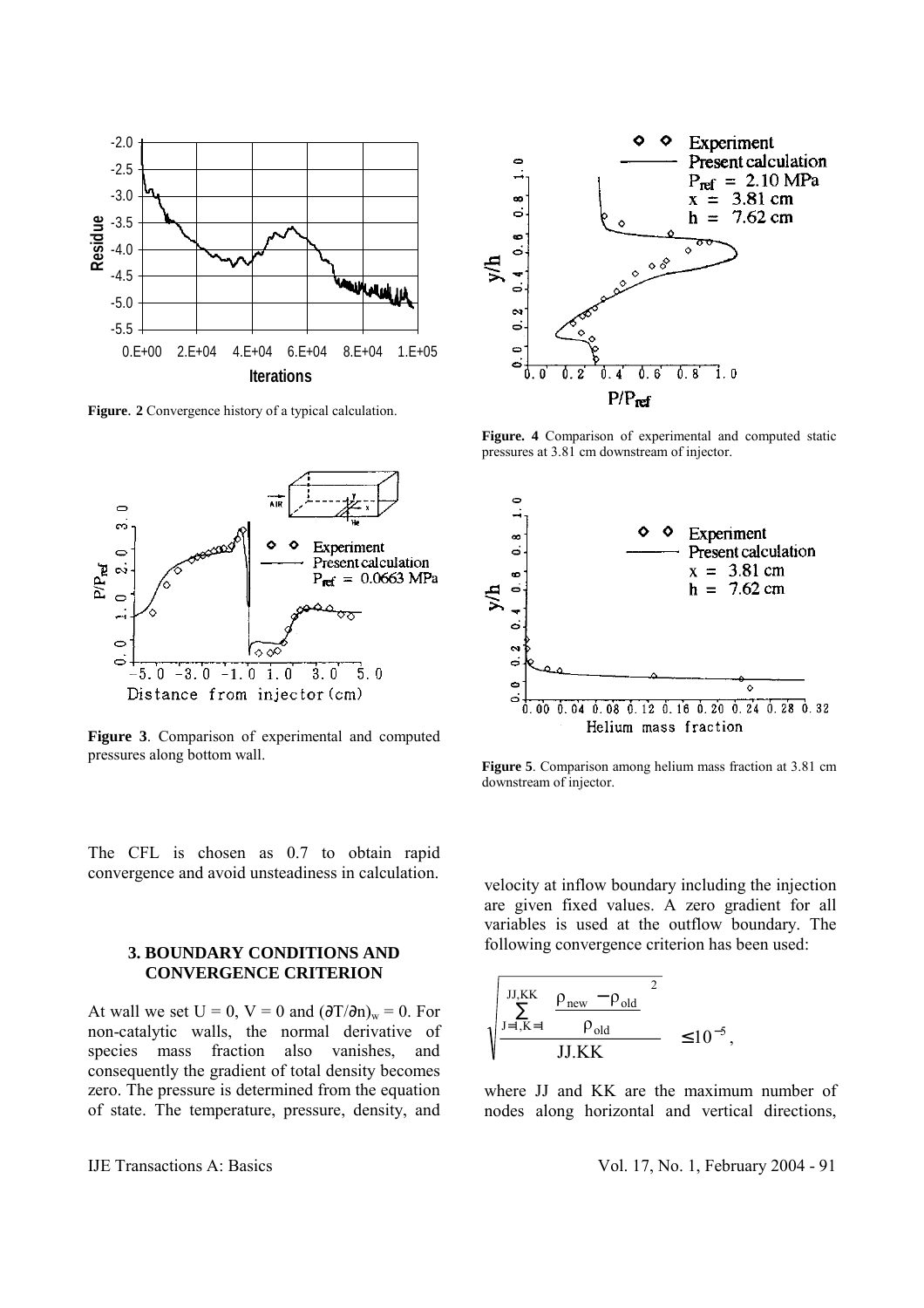respectively. A sample convergence history of a typical calculation is shown in Figure 2.

# **4. NUMERICAL RESULTS**

To verify the present code, a comparison has been made with the experimental data published by Weidner et al. [12]. The geometry of the experiment is shown in Figure 3, where helium was injected at sonic condition from a 0.0559 cm slot into a rectangular duct of 25.4 cm long and 7.62 cm high. The slot was located 17.8 cm downstream of the duct entrance. The flow conditions of helium at the slot exit were  $P = 1.24$ MPa,  $T = 217.0$  K and  $M = 1.0$ . At the duct entrance, the air stream conditions were  $P = 0.0663$ MPa,  $T = 108.0$  K and  $M = 2.9$ . Using the same geometry and flow conditions we computed the flow field with a grid consisting of 246 x 165 nodes along the horizontal and vertical directions, respectively. At the exit of the injector 10 nodal points are used.

 Results are given in Figures. 3-5. Figure 3 shows the computed pressure field. This figure shows a pressure rise in the upstream separated region and downstream reattachment region. An over-prediction can be found at the immediate downstream of the injector where the turbulence is naturally intensified by the disturbance caused by the injector. Figure 4 gives the static pressure distribution along the vertical axis at 3.81 cm downstream of the injector. Small variation on the position of recompression shock and bow shock, and the pressures at these positions is observed. In the experiment, the recompression shock occurs at  $y/h = 0.2$  (h is the height of domain), whereas in computation at 0.16. After recompression, both show a linear increase of pressure. The calculation determines the similar difference in the position of bow shock as that of recompression shock. In experiment the position of bow shock is at  $y/h =$ 0.63, while in computation it is 0.59. Figure 5 shows the comparison between the mass fraction profiles of injected helium along the same vertical axis at 3.81 cm downstream of the injector. A good agreement does exist in this case. However, the computation shows that the overall results agree with the experiment in spite of the complexities of



**Figurer 6**. Velocity vector near injector; (a) Case 1, (b) Case 2, (c) Case 3, (d) Case 4 and (e) Case5.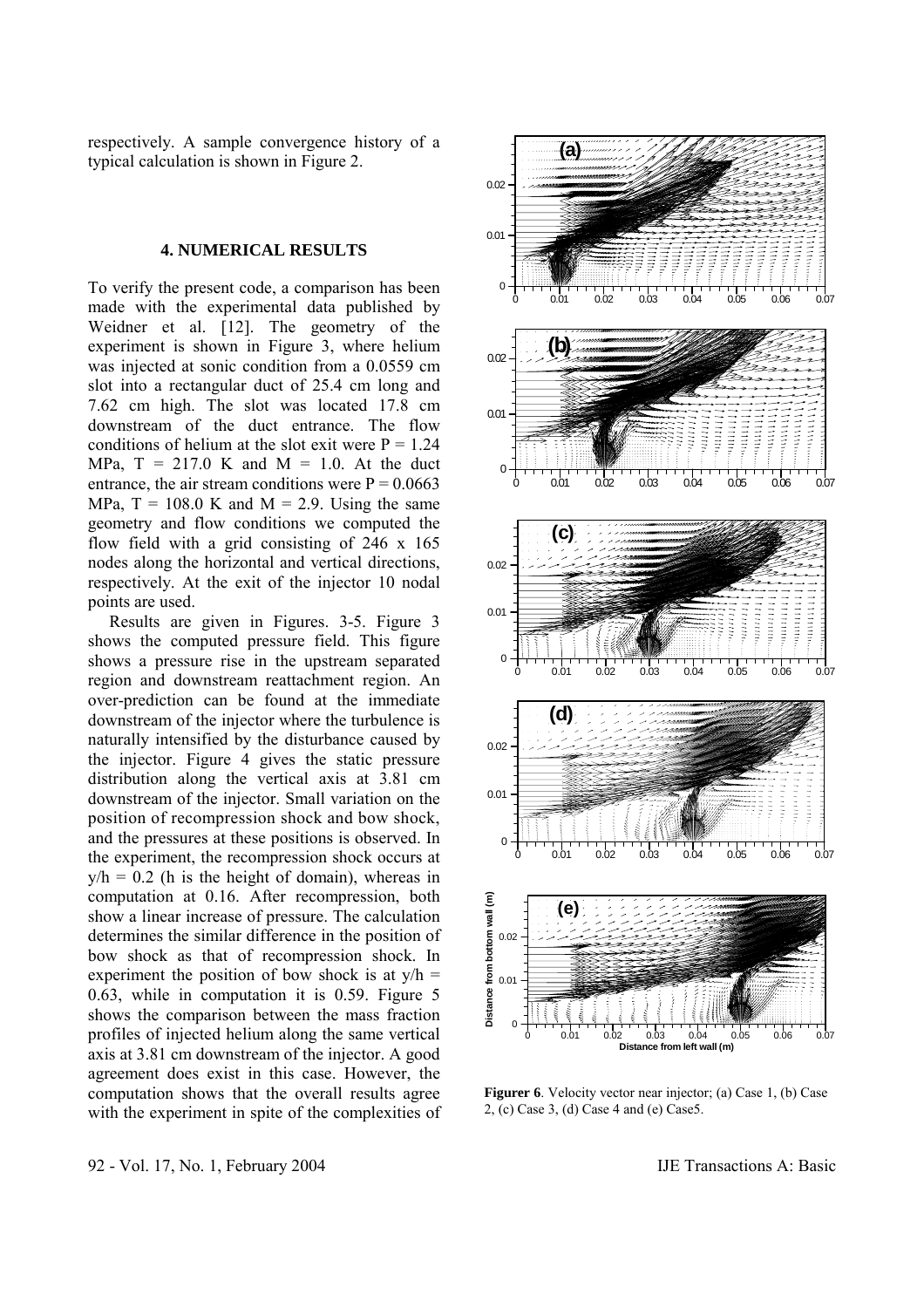injected flow field.

 Figures 6(a-e) shows the velocity vectors in both upstream and downstream of injector. Strong interaction is occurring between the main and injecting flows in Case 1 shown in Figure 6(a). Due to small space in upstream, two very small recirculations (one is primary and the other is secondary) exist. With the increase of injector distance the recirculation are increasing in areas and the primary one expands towards the left though the pattern of expansion is different. In downstream two features are to be mentioned; (i) no strong recirculation exists in any case, and (ii) for small distance of injector, the injecting jet is bent sharply into downward direction caused by strong interaction of main flow. Another observation is that with the increase in distance of injector position, the expansion of injecting jet plume increases. This is caused by the loss of strength of main flow and early separation of boundary layer.

 Figures 7a-e show the penetration and mass concentration of hydrogen. In this paper the term "penetration" is referred to the edge of mixing region in the vertical direction where the mole fraction of hydrogen is 5%. Accordingly the Figure 7 shows that there is little difference in penetration at both upstream and downstream of the configurations. Two competing phenomena are activated in this regard; (i) due to strong interaction in small distance of injector, high gradient of hydrogen mass concentration exists causing high penetration of hydrogen, and (ii) in longer distance of injector, large and elongated upstream recirculation causes high penetration dominated by convection of recirculation. For small distances of injector, most of the upstream region contains high concentration of hydrogen. It can be pointed out that the flame holding requires longer residence time of flame in the burning range and this residence time strongly depends on the geometric expansion of the recirculation zone [21]. The Cases having injector distance  $d = 20$  and 30 mm can produce larger and elongated upstream recirculation where most of the region contains good proportion of hydrogen and oxygen (mole fraction is about 0.4~0.7) exists. Again in cases having  $d = 40$  and 50 mm, far upstream  $(d =$ 0~17.5 mm) contains lower mass concentration of hydrogen which is not good for flame holding. In



**Figure 7**. Mole fraction contour of Hydrogen, φ (0.05,1.0, 0.05); φ is contour level: (a) Case 1, (b) Case 2, (c) Case 3, (d) Case 4, (e) Case 5,  $X =$  Horizontal distance (m) and  $Y =$ Vertical distance (m).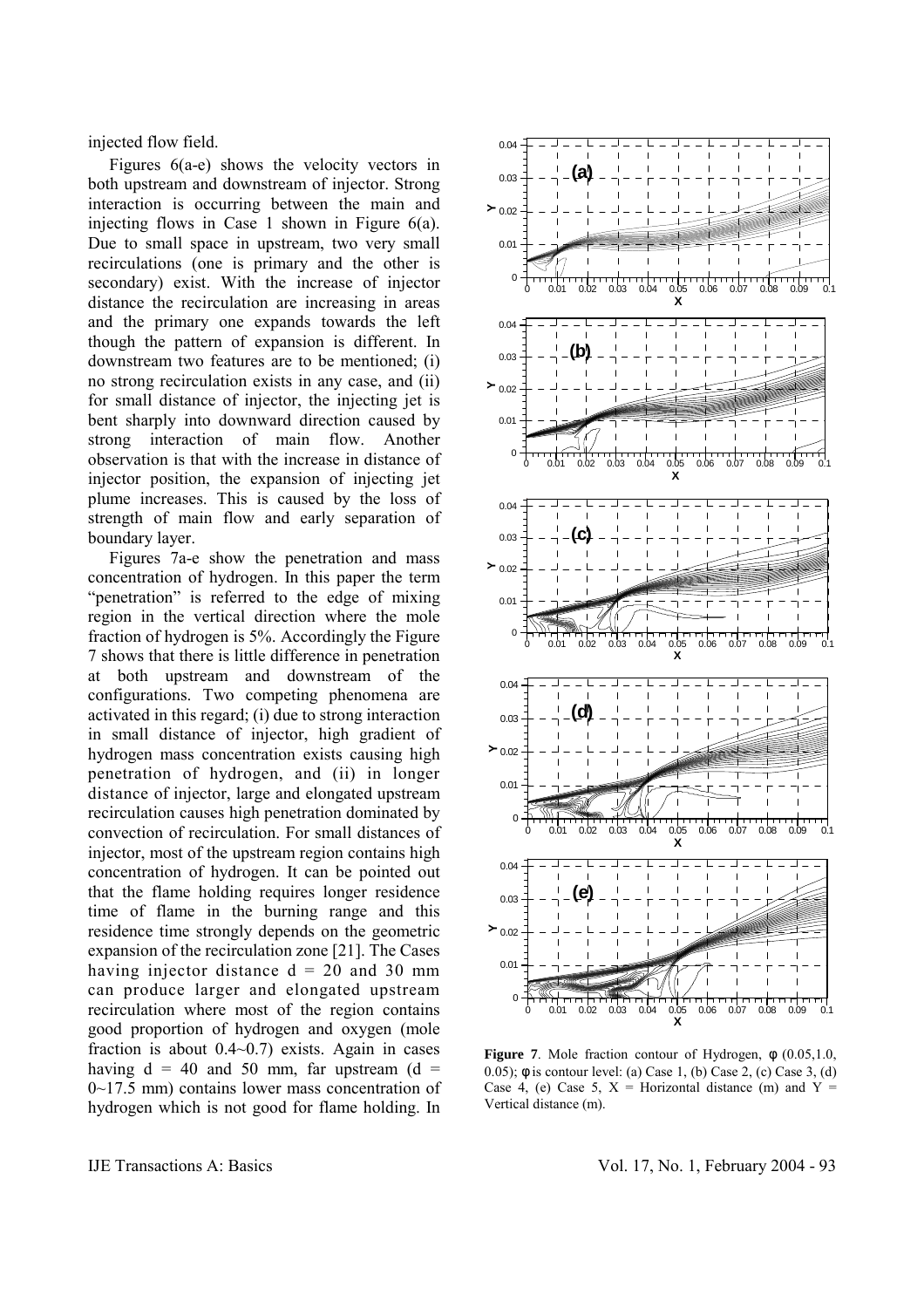

**Figure 8**. Mixing efficiency along the length of physical model.



**Figure 9**. Diffusion of Hydrogen at 0.08 m from left wall.

far downstream the hydrogen distribution is seemed to be better (more uniform) in Cases  $3 \sim 5$ than that in Cases  $1 \sim 2$ . This uniform distribution of hydrogen is caused by higher expansion of side jet. However, the uniform distribution does not mean higher mixing efficiency, which will be discussed later.

The performance of different cases is evaluated

$$
\eta_m = \frac{\int_A (f_{\rm H} \rho \vec{u} \, d\vec{A}) / \phi'}{\hat{m}_H / \Phi}
$$

where,

 $A =$ arbitrary section plane

 $f_{\text{H}}$  = local mass fraction of hydrogen

$$
\rho = \text{total density}
$$

u r = velocity vector

 $d\vec{A}$  = small area normal to velocity vector

 $m_H$  $=$  total mass flux of hydrogen

| $\phi'$ = local equivalence ratio = $\begin{cases} 0.25 & \phi' < 0.25 \\ \phi' & \phi' \ge 0.25 \end{cases}$ |  |
|---------------------------------------------------------------------------------------------------------------|--|
| $\Phi$ = global equivalence ratio = $\begin{cases} 0.25 & \Phi < 0.25 \\ \Phi & \Phi \ge 0.25 \end{cases}$    |  |

 $\Phi$  = global equivalence ratio = 2.0 (for all cases).

 Figure 8 shows that the mixing efficiency increases sharply at injector position of different cases. The upstream region shows higher increase of mixing than that of downstream. Due to small distance of injector from left wall, Case 1 has strong interaction between main and injecting flows causing higher mixing efficiency along the length of physical model. In both upstream and downstream, almost same increment of mixing efficiency can be found in Cases 3-5. This trend of efficiency curve indicates that the longer distance of injector position other than Case 2 might increase the cost for construction of combustor. The mixing efficiency of Case 2 is higher than that of Cases 3-5 on the top of injector. In downstream, the increment of mixing is slower for all cases caused by the supersonic nature of flow. However, among the cases investigated, Case 2 has the maximum increasing rate of mixing in downstream. This increasing rate of mixing can be understood by Figure 9, which shows the diffusion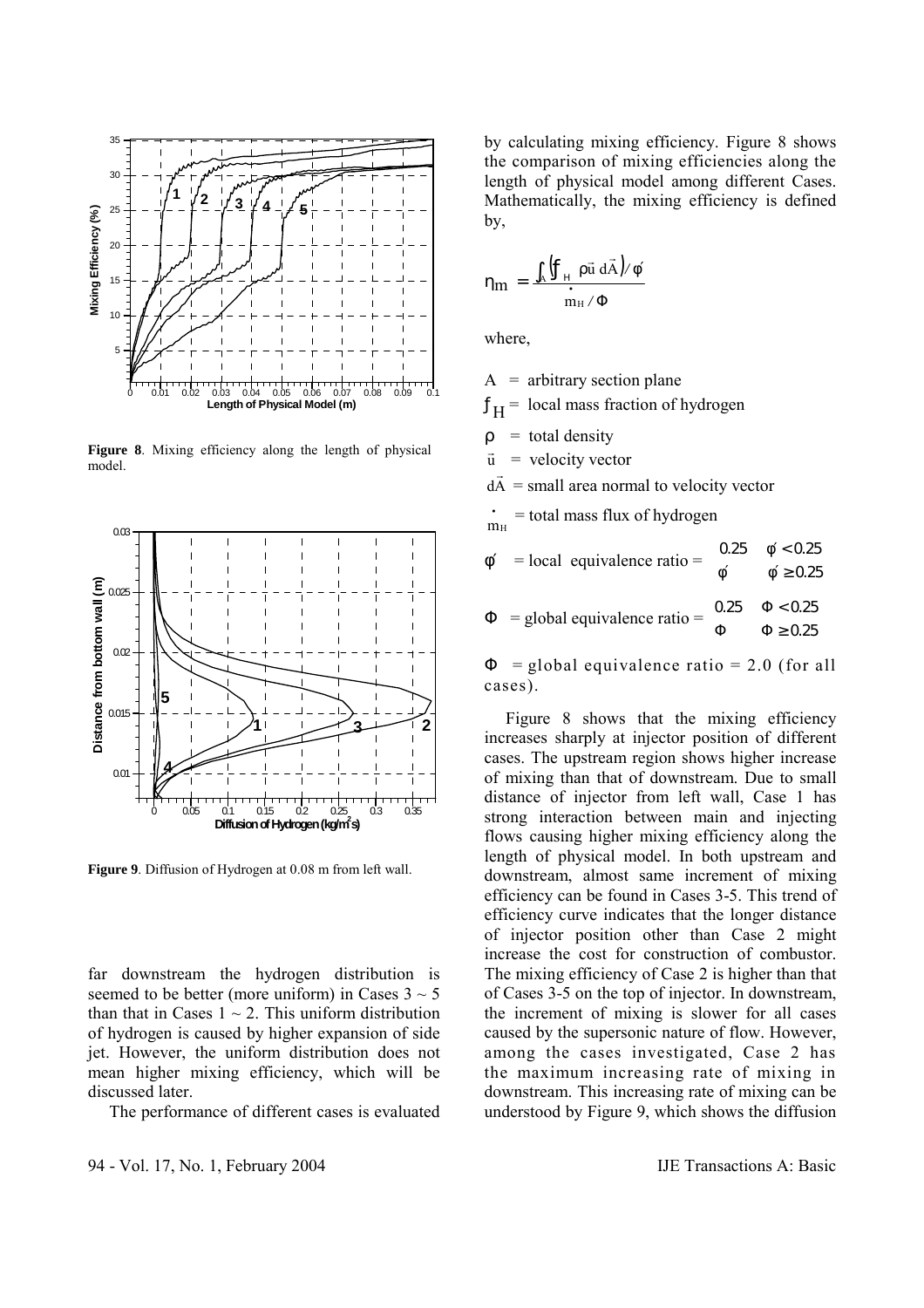

**Figure 10**. Pressure distribution at 0.08 m from left wall.

of hydrogen along the vertical axis at a distance 80 mm from left wall. From this figure we see that Case 2 has the maximum hydrogen diffusion, which indicates higher, mixing rate in downstream. With the increase of injector distance from  $d = 10$ -20 mm, diffusion increases and then decreases for further increase of d. This is quite expected, because for small value of d, the pressure in downstream increases due to earlier reattachment shock which eventually causes the decrease of

diffusion. On the other hand, for higher value of d, the injecting jet plume expands more which causes lower mass concentration of hydrogen and eventually diffusion decreases.

 Characteristics phenomena such as separation shock, bow shock, Mach disk and reattachment shock can be seen in Figures 10 and 11. Figure 10 shows the pressure contours of only Cases 1 and 4 by which the pressure distribution and different shocks can be understood. Flow separation is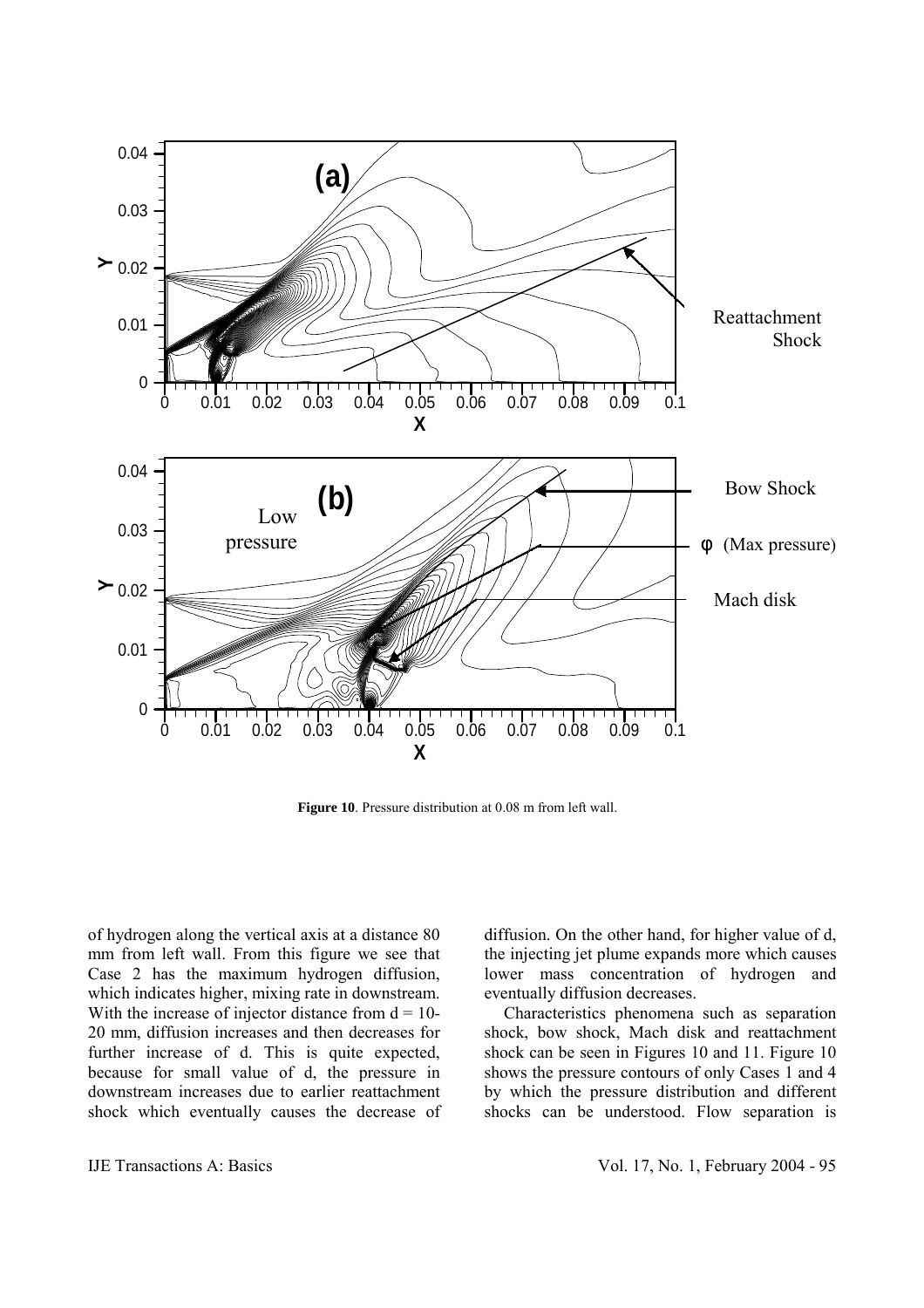

**Figure 11**. Temperature contour (a) Case 1 and (b) Case 4.

initiated by the backward-facing step at left boundary. The main flow is deflected upward by the existence of wall at the upper part of the left boundary. The deflection angle decreases with the increase of injector distance caused by weak interaction. The under expanded side jet rapidly expands and forms a Mach disk and a bow shock due to the interaction with main flow.

The Maximum pressure in the flow field

96 - Vol. 17, No. 1, February 2004 IJE Transactions A: Basic

raises about  $2.3x10^6$  Pa immediately behind the intersection of separation shock. In the downstream region the reattachment shock is more visible in the pressure contour of Figure 10. Figure 11 shows the temperature distribution in the flow fields. The different shocks and interactions can also be understood from this figure. The maximum temperature of the flow field is about 2280 K occurred near the interaction of separation shock and bow shock.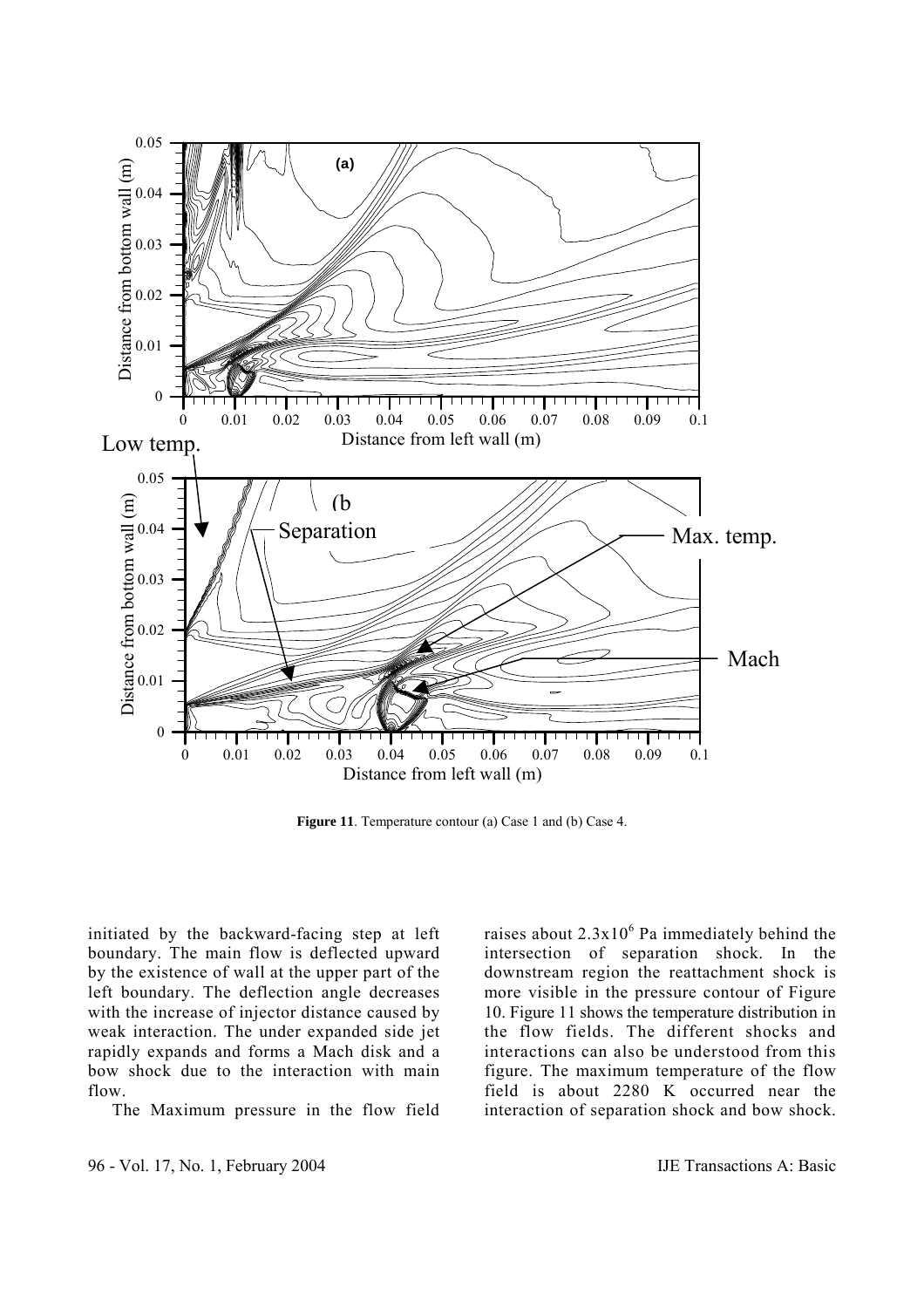The top-left corner of the flow field is cold region where the temperature is about 250 K. In case 1, more deflection of main flow to upward direction can be found caused by the early interaction of side jet.

## **5. CONCLUSIONS**

 The small distance of the injector position increases the mixing efficiency but decreases the flame holding capability. The configuration increases the pressure loss with the increase of injector distance, which is an important factor for propulsion system. In conclusion, the preferable range of injector position is from  $20 \sim 30$  mm, more specifically near 20 mm, by which the configuration might act as a good flame holder and become efficient in mixing. For very long distance of injector position (40 mm or more), the configuration reduces both the mixing efficiency and flame holding capability.

#### **6. NOMENCLATURE**

| c         | sound speed                  | m/s      |
|-----------|------------------------------|----------|
| $C_{p}$   | specific heat at constant    | J/(kg.K) |
|           | pressure                     |          |
| d         | injector distance            | mm       |
| $D_t$     | turbulent diffusion          | $m^2/s$  |
|           | coefficient                  |          |
| $D_{ii}$  | binary-diffusion coefficient | $m^2/s$  |
|           | for species i and j          |          |
| E         | total energy                 | $J/m^3$  |
| F         | flux vector in x-direction   |          |
| Λ         | transformed flux vector in   |          |
| F         | ξ-direction                  |          |
| G         | flux vector in y-direction   |          |
| $\hat{G}$ | transformed flux vector in   |          |
|           | η-direction                  |          |
| H         | enthalpy                     | J/kg     |
| J         | transformation Jacobian      |          |
| m         | mass flux of species         | kg/s     |
| p         | pressure                     | Pa       |
| q         | energy flux by conduction    | $W/m^2$  |
| R         | universal gas constant       | J        |
|           |                              | kg.mol.K |

| $S_1$            | Sutherland constant for      | K                 |
|------------------|------------------------------|-------------------|
|                  | transport coefficients       |                   |
| T                | temperature                  | K                 |
| $T_{\epsilon}$   | effective temperature        | K                 |
| t                | physical time                | second            |
| u                | horizontal velocity          | m/s               |
| $u_{e}$          | velocity at the edge of      | m                 |
|                  | boundary layer               |                   |
| W                | vector of conservative       |                   |
|                  | variables                    |                   |
|                  | transformed vector of        |                   |
| W                | conservative variables       |                   |
| U                | contravariant velocity in ξ- |                   |
|                  | direction                    |                   |
| V                | vertical velocity            | m/s               |
| V                | contravariant velocity in η- |                   |
|                  | direction                    |                   |
| М                | molecular weight of          | gm/mol            |
|                  | species                      |                   |
| X                | horizontal Cartesian         | m                 |
|                  | coordinate                   |                   |
| Y                | mass fraction of species     |                   |
| y                | vertical Cartesian           | m                 |
|                  | coordinate                   |                   |
| Z                | mole fraction of species     |                   |
| ξ                | transformed coordinate in    |                   |
|                  | horizontal direction         |                   |
| η                | transformed coordinate in    |                   |
|                  | vertical direction           |                   |
| ρ                | mass density                 | kg/m <sup>3</sup> |
| σ                | normal stress                | Pa                |
| τ                | shear stress                 | Pa                |
| μ                | coefficient of dynamic       | kg/(m.s)          |
|                  | viscosity                    |                   |
| к                | thermal conductivity         | W/(m.K)           |
| $\Omega_{\rm D}$ | diffusion collision integral |                   |
| $\sigma$         | effective collision diameter |                   |
|                  |                              |                   |
| $\delta$         | boundary layer thickness     | m                 |
| $\delta^*$       | displacement thickness       | m                 |
| $\phi'$          | local equivalence ratio of   |                   |
|                  | hydrogen and oxygen          |                   |
| Φ                | global equivalence ratio of  |                   |
|                  | hydrogen and oxygen          |                   |
| φ                | contour level                |                   |
|                  |                              |                   |

# **Superscripts**

ns number of species